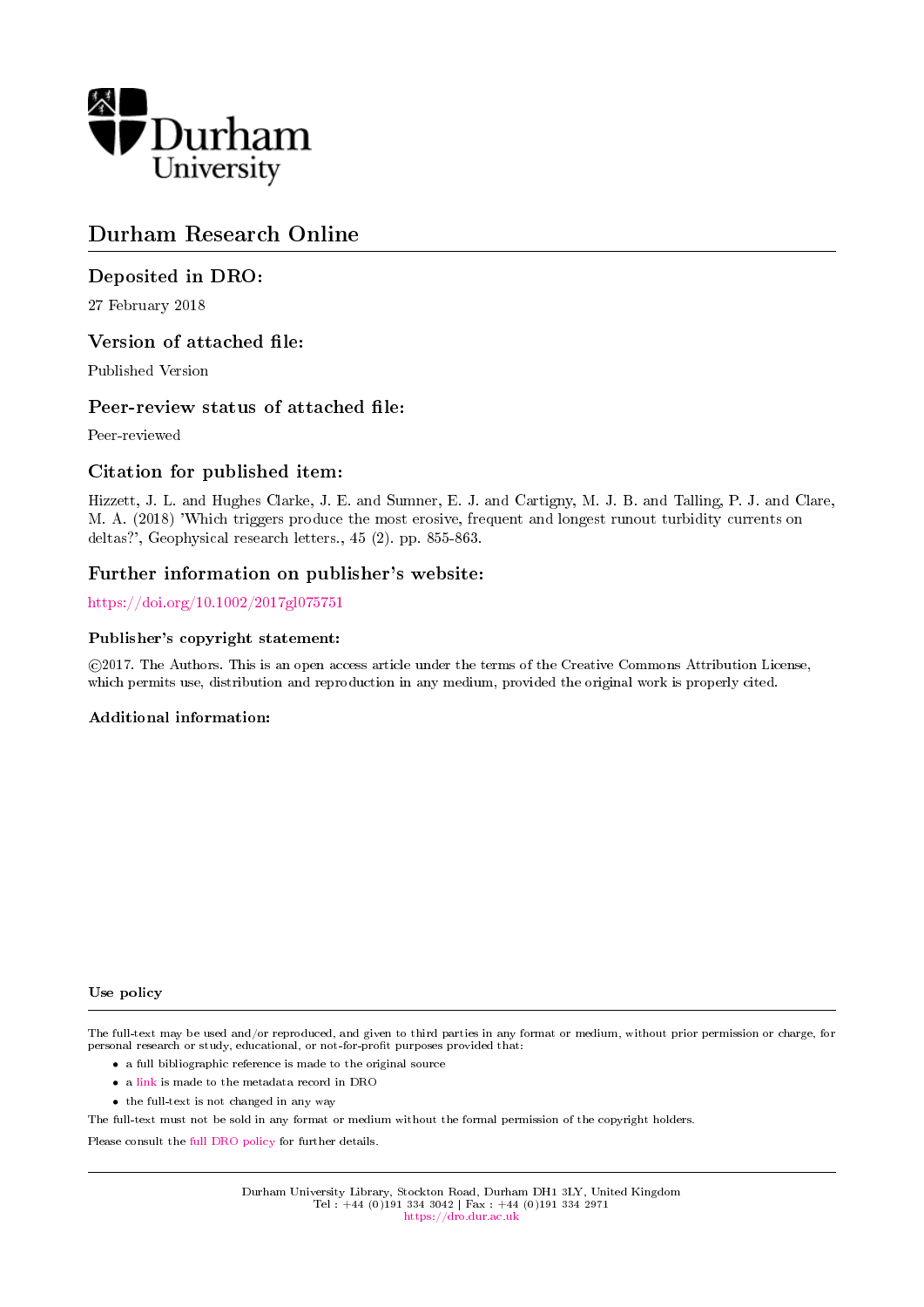# **@AGU[PUBLICATIONS](http://publications.agu.org/journals/)**

# [Geophysical Research Letters](http://onlinelibrary.wiley.com/journal/10.1002/(ISSN)1944-8007)

# RESEARCH LETTER

[10.1002/2017GL075751](http://dx.doi.org/10.1002/2017GL075751)

### Key Points:

- It was previously thought that landslides and plunging (hyperpycnal) floods dominate triggering of turbidity currents offshore deltas
- But the most detailed time-lapse mapping of a delta shows that turbidity currents linked to settling from surface river plumes may dominate
- Settling plume events can pose the greatest hazard and make the greatest changes to delta morphology, at least over subannual time scales

### [Supporting Information:](http://dx.doi.org/10.1002/2017GL075751)

- [•](http://dx.doi.org/10.1002/2017GL075751) [Supporting Information S1](http://dx.doi.org/10.1002/2017GL075751)
- [•](http://dx.doi.org/10.1002/2017GL075751) [Data Set S1](http://dx.doi.org/10.1002/2017GL075751)

### Correspondence to:

J. L. Hizzett, [j.l.hizzett@soton.ac.uk](mailto:j.l.hizzett@soton.ac.uk)

### Citation:

Hizzett, J. L., Hughes Clarke, J. E., Sumner, E. J., Cartigny, M. J. B., Talling, P. J., & Clare, M. A. (2018). Which triggers produce the most erosive, frequent, and longest runout turbidity currents on deltas? Geophysical Research Letters, 45, 855–863. [https://doi.org/](https://doi.org/10.1002/2017GL075751) [10.1002/2017GL075751](https://doi.org/10.1002/2017GL075751)

Received 21 SEP 2017 Accepted 10 DEC 2017 Accepted article online 19 DEC 2017 Published online 24 JAN 2018

### ©2017. The Authors.

This is an open access article under the terms of the Creative Commons Attribution License, which permits use, distribution and reproduction in any medium, provided the original work is properly cited.

# Which Triggers Produce the Most Erosive, Frequent, and Longest Runout Turbidity Currents on Deltas?

J. L. Hizzett  $^{1,2}$   $\blacksquare$ , J. E. Hughes Clarke $^3$ , E. J. Sumner $^2$ , M. J. B. Cartigny $^4$   $\blacksquare$ , P. J. Talling $^4$ , and M. A. Clare $^1$ 

<sup>1</sup>National Oceanography Centre, University of Southampton, Waterfront Campus, Southampton, UK, <sup>2</sup>Ocean and Earth Science, National Oceanography Centre Southampton, University of Southampton, Southampton, UK, <sup>3</sup>Center for Coastal and Ocean Mapping, University of New Hampshire, Durham, NH, USA, <sup>4</sup> Departments of Earth Science and Geography, University of Durham, Durham, UK

Abstract Subaerial rivers and turbidity currents are the two most voluminous sediment transport processes on our planet, and it is important to understand how they are linked offshore from river mouths. Previously, it was thought that slope failures or direct plunging of river floodwater (hyperpycnal flow) dominated the triggering of turbidity currents on delta fronts. Here we reanalyze the most detailed time-lapse monitoring yet of a submerged delta; comprising 93 surveys of the Squamish Delta in British Columbia, Canada. We show that most turbidity currents are triggered by settling of sediment from dilute surface river plumes, rather than landslides or hyperpycnal flows. Turbidity currents triggered by settling plumes occur frequently, run out as far as landslide-triggered events, and cause the greatest changes to delta and lobe morphology. For the first time, we show that settling from surface plumes can dominate the triggering of hazardous submarine flows and offshore sediment fluxes.

### 1. Introduction

River deltas play an important role in global carbon and sediment cycles. They receive much of the annual flux of 20 Gt of fluvial sediments that is either stored in deltas or redistributed in the oceans (Milliman & Farnsworth, 2013). Fjords fed by river deltas store 11% of the carbon delivered by rivers to the ocean each year. Sediment is redistributed over the submarine part of deltas by turbidity currents. Turbidity currents pose a hazard to subsea infrastructure such as cables and pipelines (Carter et al., 2014). Understanding how turbidity currents are triggered and evolve is key to linking fluvial sediments to their ultimate resting place in the world's oceans.

Here we seek to understand how turbidity currents are triggered offshore from river mouths, and which trigger mechanism produces the most frequent, erosive, and longest runout turbidity currents. These factors are particularly important because they determine which flows are the most hazardous, or transport the most sediment and cause the most seabed change, and thus play the greatest role in transforming deltas.

There are few direct observations of turbidity currents in action, and even fewer observations of multiple turbidity currents at one site with different triggers. This means that although a number of trigger mechanisms have been proposed, there are few field studies that document which triggers dominate and are associated with the largest sediment fluxes. In this study we analyze the most detailed time-lapse mapping yet from a deltaic system to understand how trigger mechanisms are linked to flow behavior and runout. This data set comprises 93 near-daily time-lapse surveys acquired at Squamish Delta in Howe Sound, Canada, during the 2011 freshet. These surveys define 95 turbidity current events, recognized by changes in seafloor elevation, across the three channels (Figure 1; Hughes Clarke et al., 2012, 2014; Hughes Clarke, 2016).

We seek to understand the importance of turbidity currents formed by different trigger mechanisms at a fjord-head delta. Our aims are to (1) determine which is the most common trigger mechanism for turbidity currents, (2) show which trigger mechanism generates turbidity currents that rework the most sediment and thus have the greatest effect on delta sculpting, and (3) determine which trigger mechanism produces the longest runout flows and carries the most sediment to the lobe.

### 1.1. Past Work on Turbidity Current Triggers on Deltas

Various processes have been proposed to trigger turbidity currents on deltas, these include submarine landslides (Obelcz et al., 2017; Prior et al., 1981); and plunging (hyperpycnal) river plumes (Dietrich et al., 2016;

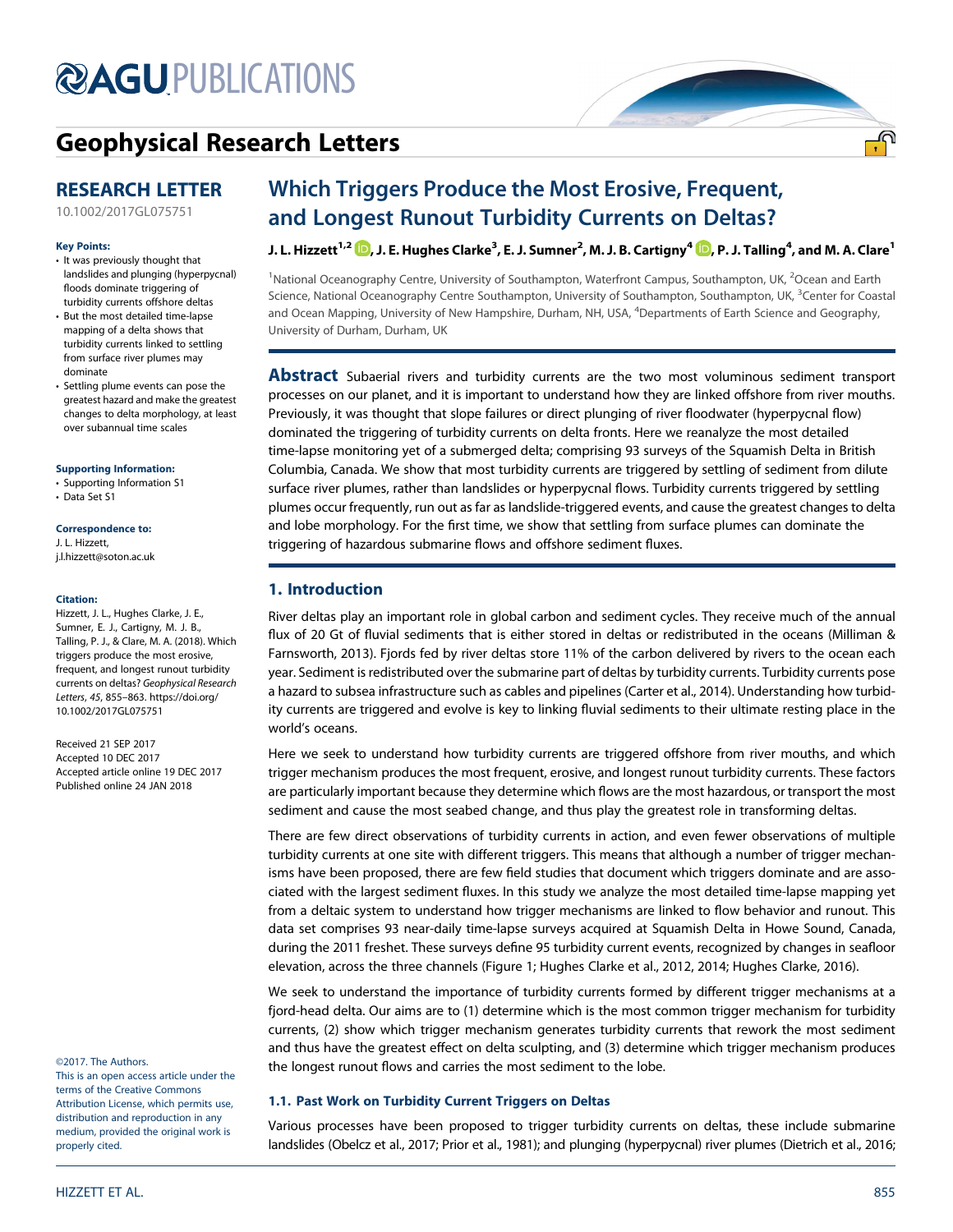# **QAGU** Geophysical Research Letters 10.1002/2017GL075751



Figure 1. (a) Overview bathymetric map of the Squamish Delta. Inset map shows the location of Squamish Delta. (b) Bathymetric map of the Squamish Delta showing the channels and associated bedform fields. (c) The morphology of bed forms on the channel floor. (d–f) Changes in seafloor elevation between bathymetric surveys on different days in 2011, showing morphological footprint of individual flows. The white patches indicate areas characterized by deposition in between surveys, while the black patches indicate areas characterized by erosion. (d) Flow triggered by a small volume landslide (~4,000 m<sup>3</sup>). (e) Flow triggered by a large volume landslide (~22,000 m<sup>3</sup>). (f) Flow triggered by sediment setting from a surface plume, which lacks a landslide headscarp. Note that the small landslide (Figure 1d) and the settling plume trigger (Figure 1e) produce longer runout turbidity current than the large landslide (Figure 1f).

> Mulder et al., 2003), sediment settling from surface (hypopycnal) river plumes (Kineke et al., 2000; Parsons et al., 2001), and by sediment remobilised by internal waves or tides (Normandeau et al., 2014; Saucier & Chassé, 2000).

> Submarine slope failures (hereafter called "landslides") can mix with seawater to generate more dilute turbidity currents that runout further than the toe of the landslide deposit. Landslides can occur due to over steepening of the prograding delta lip and can be released abruptly (Prior et al., 1981) or gradually by retrogressive breaching (Mastbergen & Van Den Berg, 2003). Landslides can transform into turbidity currents if the body of sediment disintegrates, enabling turbulence to suspend sediment (Felix & Peakall, 2006). The runout of landslide-triggered turbidity currents is poorly documented and understood. Large volume terrestrial landslides runout further than small volume landslides (Dade & Huppert, 1998). However, it is unknown if the same relationship holds in the ocean where the flow can evolve and transform through water entrainment.

> Hyperpycnal flows occur when rivers form a sediment-laden plume that is denser than the ambient seawater (Mulder & Syvitski, 1995). Such a hyperpycnal plume plunges beneath the seawater and flows along the basin floor as a turbidity current. Hyperpycnal flows in marine environments are thought to occur during river flood events when suspended sediment concentrations exceed  $\sim$ 40 kg m<sup>-3</sup> (Mulder et al., 2003). Hyperpycnal flows can erode sediment from the seafloor (Dietrich et al., 2016), thus enhancing their density contrast and leading to acceleration (Pantin, 1979; Parker et al., 1986).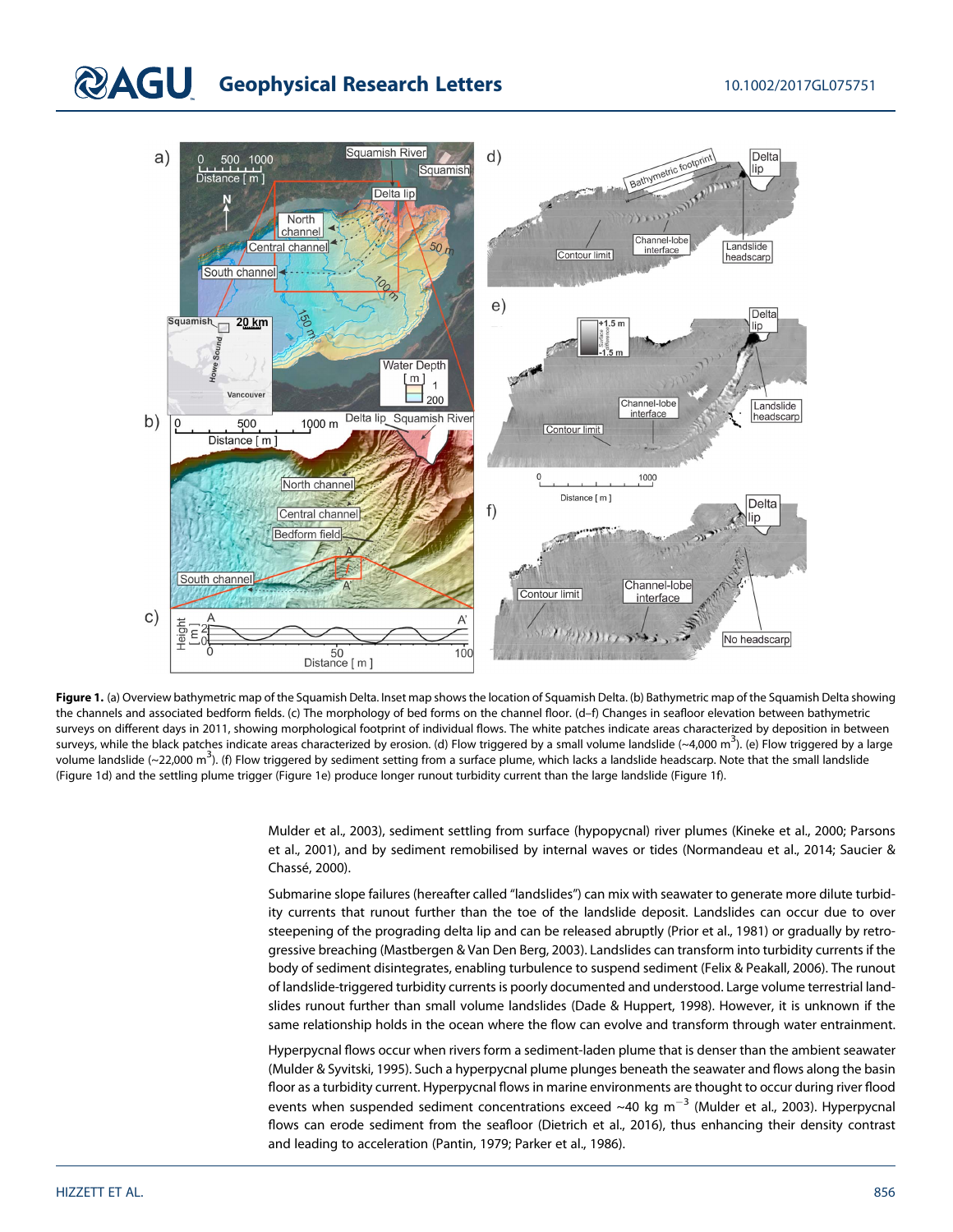Turbidity currents triggered by sediment settling from a river plume, hereafter called "plume-triggered events," occur when sediment settles out from a buoyant surface (hypopycnal) plume onto the seafloor (Parsons et al., 2001). Sediment is initially concentrated in sheets or small-scale fingers at the base of the buoyant plume. This can lead to sediment concentrations that exceed 20 kg  $m^{-3}$  and result in sediment settling (Parsons et al., 2001). Detailed field observations of plume events are rare (Lintern et al., 2016) but have shown that resulting flows can be fast moving ( $>$ 10 ms $^{-1}$ ). Plume events are as yet an understudied phenomenon and are documented by few field studies (e.g., Hughes Clarke et al., 2014; Kineke et al., 2000; Lintern et al., 2016) or inferred from numerical (Shao et al., 2017) and laboratory studies (Parsons et al., 2001; Sequeiros et al., 2009).

Once turbidity currents are triggered, they can evolve along three trajectories. In the first trajectory, (1) the flow erodes more sediment than it deposits leading to "self"-acceleration (Pantin, 1979; Parker et al., 1986). This increases flow density and leads to acceleration of the flow, which in turn leads to further erosion. The second trajectory (2) leads to a dissipating flow (Pantin, 1979; Parker et al., 1986), where the flow deposits more sediment than it erodes. This net deposition reduces the density contrast and the flow decelerates. The third trajectory (3) bypasses sediment causing near-equal amounts of sediment deposition and erosion. However, the relationship between triggering mechanism and subsequent flow evolution is poorly understood due to a lack of suitably detailed field observations.

### 2. Regional Background

Squamish Delta is an example of a sandy fjord-head system in which water depths increase rapidly offshore to 100 m within ~1 km of the shore (Hughes Clarke et al., 2014; Figure 1a). The delta front comprises three distinct channel-lobe systems with bed form fields (northern, central, and southern channels; Figure 1b) formed by turbidity currents (Hughes Clarke et al., 2012). The bed forms in each channel (interpreted as cyclic steps, Hughes Clarke et al., 2012) interact with, and are maintained by, turbidity currents (Figure 1c).

During the May–October freshet the Squamish River discharge exceeds 350–500  $\mathrm{m^{3}~s^{-1}}$ , with occasional flood peaks in excess of 1,000 m $^3$  s $^{-1}$  (Clare et al., 2016; Hughes Clarke et al., 2014). Bed load from the gravelly riverbed flows over the delta lip, sometimes causing progradation of >10 m in a single day. However, much of the delta front sediment is fine-to-medium sand, which is finer than the gravel-dominated bed load in the river channel. This suggests that the delta front sediment mostly originates from the ebb tide river wash load carried offshore in a surface plume (Hughes Clarke, 2016). Rapid ( $>$ 3,000 m<sup>3</sup> per low tide) accumulation of sediment leads to slope failure (Hickin, 1989; Hughes Clarke et al., 2012), with the largest (50,000–150,000 m $^3$ ) delta lip failures typically occurring a few hours after flood peaks (Clare et al., 2016). Suspended sediment measurements in the river plume show that sediment concentrations are insufficient (usually  $<$  0.07 kg m $^{-3})$ to form a plunging (hyperpycnal) flow (Hughes Clarke et al., 2014).

Hughes Clarke et al. (2014) demonstrated that turbidity currents commonly occur at low tides due to sediment settling from the Squamish River plume. Sediment settling from the river plume was demonstrated by high backscatter both at the surface and in the water column (supporting information Figure S2). Similar observations of plume-triggered turbidity currents have been made offshore from other rivers globally (e.g., Sepik River, Papua New Guinea, Kineke et al., 2000, and Fraser River Delta, Canada, Ayranci et al., 2012; Kostaschuk et al., 1993; Lintern et al., 2016). These observations are also in agreement with the experimental models of Parsons et al. (2001), which show that turbidity currents can be triggered by river plumes with densities below the threshold required for river plunging. While the exact mechanism by which settling plume sediment generates turbidity currents is still poorly understood, it seems likely that this mechanism is more widespread than currently recognized due to the lack of appropriate monitoring data (Wright & Friedrichs, 2006). To determine whether conditions at the Squamish Delta are typical, we compare the suspended sediment flux, discharge, and sediment yield with 566 other rivers in the global database (supporting information Figure S1) of Ehrenbrink (2009). The Squamish River, and other rivers where turbidity currents are known to be triggered by settling from river plumes (Fraser Delta, Sepik River), fits well within the broad spread of measurements. This suggests that settling plumes may also be likely in many other locations globally.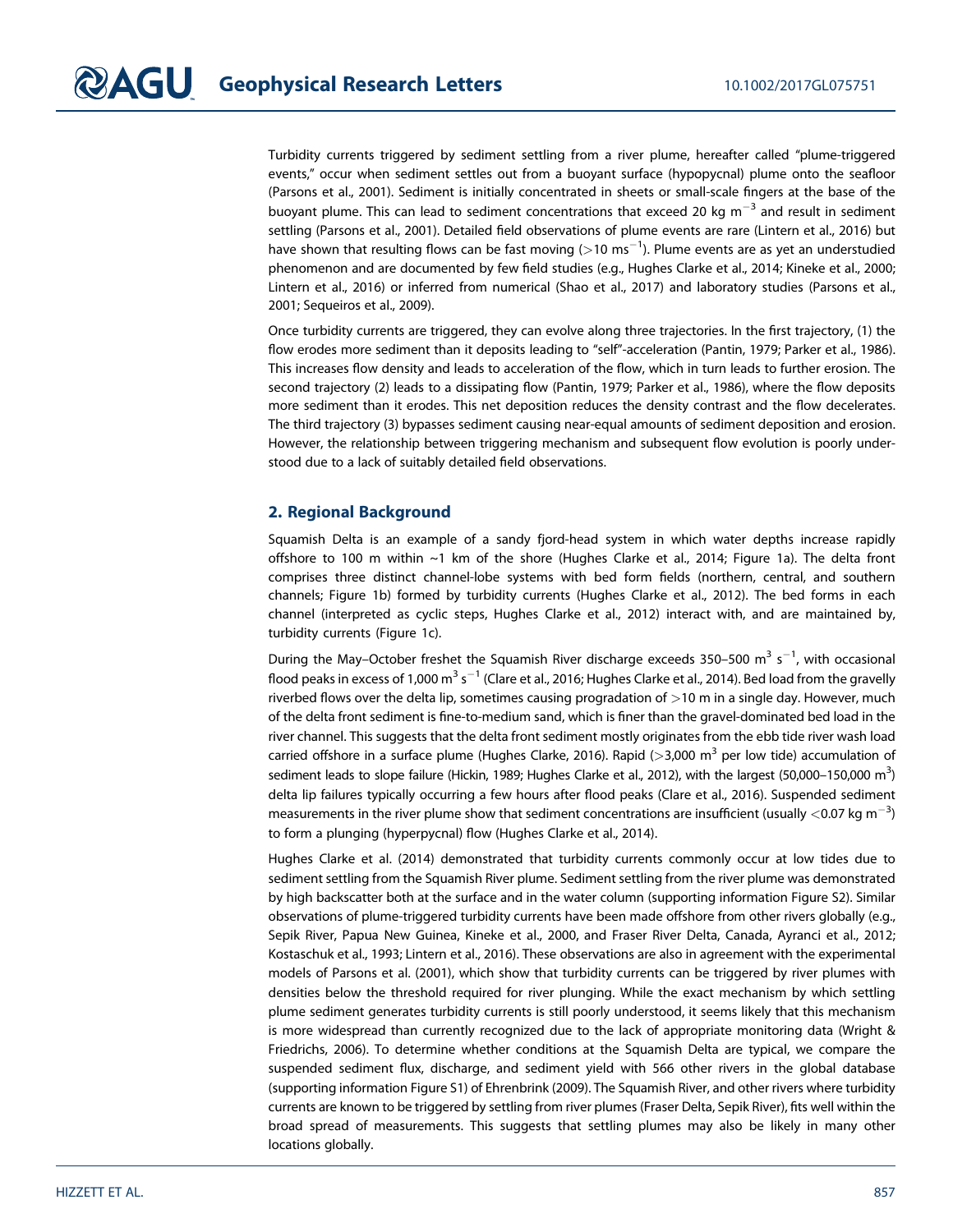### 3. Methods

Here we study the relationship between flow triggers and flow evolution. Both the type of trigger and how the flow evolves are deduced from changes in seafloor morphology (Figures 1c–1e), between 93 sequential near-daily surveys. This allows us to define 95 turbidity currents that occurred across three channels on the delta front. We use this to understand flow runout and behavior from patterns of erosion and deposition caused by these flows. We distinguish landslide-triggered flows, from flows that we infer to be triggered by sediment settling from surface plumes, using the presence or absence of a landslide headscarp.

Data were collected using an EM710 multibeam sonar with a vertical resolution of 0.2% of water depth, and a horizontal resolution of 3% of water depth. The active prodelta region was surveyed every weekday, with the distal delta surveyed every fortnight. The very shallow water (<5 m) delta top was also surveyed on a semiweekly basis (Hughes Clarke et al., 2012).

We calculated the difference in seafloor elevation between consecutive bathymetric surveys, which are typically 1 day apart, but can be 3 days apart across weekends. We define an event when there is discernible change in seafloor morphology, and subdivide events that affected the southern, central, and northern channels on the delta front. When there is change in more than one channel during the same period, these are counted as separate events. We note that more than one turbidity current or landslide may have occurred between consecutive surveys. Landslide volumes for surveys across weekends are not significantly greater than those during weekdays, and the three largest landslides occurred between weekdays, suggesting that this variable time period between surveys is not causing detectable bias (supporting information Figure S3).

Flows cause upstream migration of bed forms (Hughes Clarke et al., 2012; Hughes Clarke, 2016; Figure 1b). Such upslope migrating bed forms are represented in the difference map by adjacent patches of leeside erosion and stossside deposition (Figures 1c–1e). If the volume of erosion on the lee slope exceeds deposition on the stoss slope, then this represents an overall increase in the volume of sediment within the turbidity current. If the erosion and deposition are almost equal, the flow is said to be bypassing as there is no net change in flow volume across one bed form. The evolution of the total amount of sediment in the turbidity current is then calculated by the cumulative loss and gain of sediment volumes with distance from the delta lip (Figure 2a). For error estimations see supporting information Figure S4.

The flow trigger is defined using the presence or absence of a visible head scar near the delta lip in the difference maps, which typically have a vertical resolution of a few tens of centimeters. Given that events initiate in water depths below 60 m and the vertical resolution is 0.2% water depth, the worst-case scenario is that a head scar thinner than 12 cm would not be recognized. As the delta top was surveyed only every 3 or 4 days, this means that the headwall region of some landslides may not have been surveyed on some days, yielding an underestimation of initial landslide volume. This occurred for 6 out of a total of 26 landslide events (Figure 3).

Runout is measured as the distance from the first to last contour that shows discernible (typically >0.25 m) bathymetric change (Figures 1c–1e). We note that flows may have runout further but failed to cause resolvable change to the seafloor. Additionally, mass balance of many of the events is not equal and is the result of the resolution of the data.

### 4. Results

### 4.1. Trigger Mechanism and Flow Frequency

Events inferred to be triggered by settling from river plumes account for 73% of the flow events, while landslides and their associated turbidity currents account for the remaining 27% of events (Figure 2).

### 4.2. Trigger Mechanism and Flow Behavior

The 95 flows that we analyze (Figure 4) exhibit six distinct combinations of behavior (bypass, deposition, and erosion) and trigger (landslide or plume trigger) (Figure 2b). All combinations can reach the lobe, which is defined as the area where flow exits the channel and expands.

The most common landslide events display net-bypassing behavior; near-equal volumes of sediment are eroded from the stoss and lee slopes of each bed form, resulting in little net change in suspended sediment; they have a headscarp of variable volume. The second-most common landslide events are net depositional;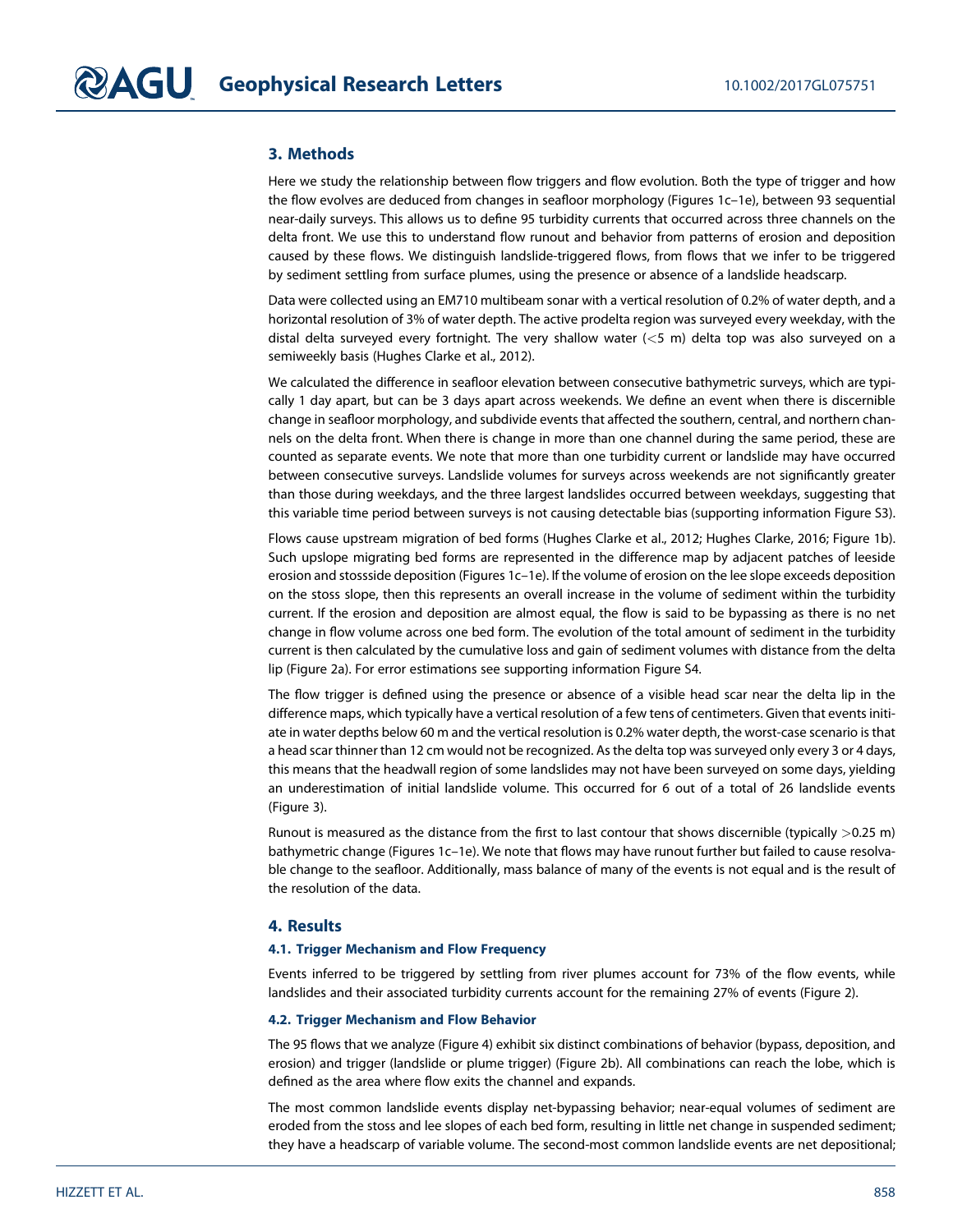# **DAGU** Geophysical Research Letters 10.1002/2017GL075751



Figure 2. (a) Explanation of how cumulative plots for turbidity current erosion and deposition patterns are calculated. (b) Event types classified according to their initial trigger (landslide or settling from plume) and are then ranked by their abundance as either net depositional, net bypassing, or net erosional in terms of flow volume. The cumulative profiles depicted are not shown to scale. Flow volume is calculated using the initial landslide volume (plume events start with zero volume), and cumulative amounts of sediment eroded or deposited along the flow pathway. The number of events of each type are noted, as are the number of those events that reach the lobe.



Figure 3. (a) The runout distance of plume-triggered turbidity currents, which originate from the north, central and southern channels. Note that these three channels have different lengths, and longer channels may favor longer runout. (b) Relationship between initial landslide volume and runout distance, subdivided for events starting in the north, central and southern channels. (c) Normalized runout of plume-triggered turbidity currents. (d) Normalized volume and runout of landslide events. Solid squares indicate a landslide whose initial volume is underestimated due to a missing headwall on one of the survey pairs because the water at the delta lip was too shallow to survey.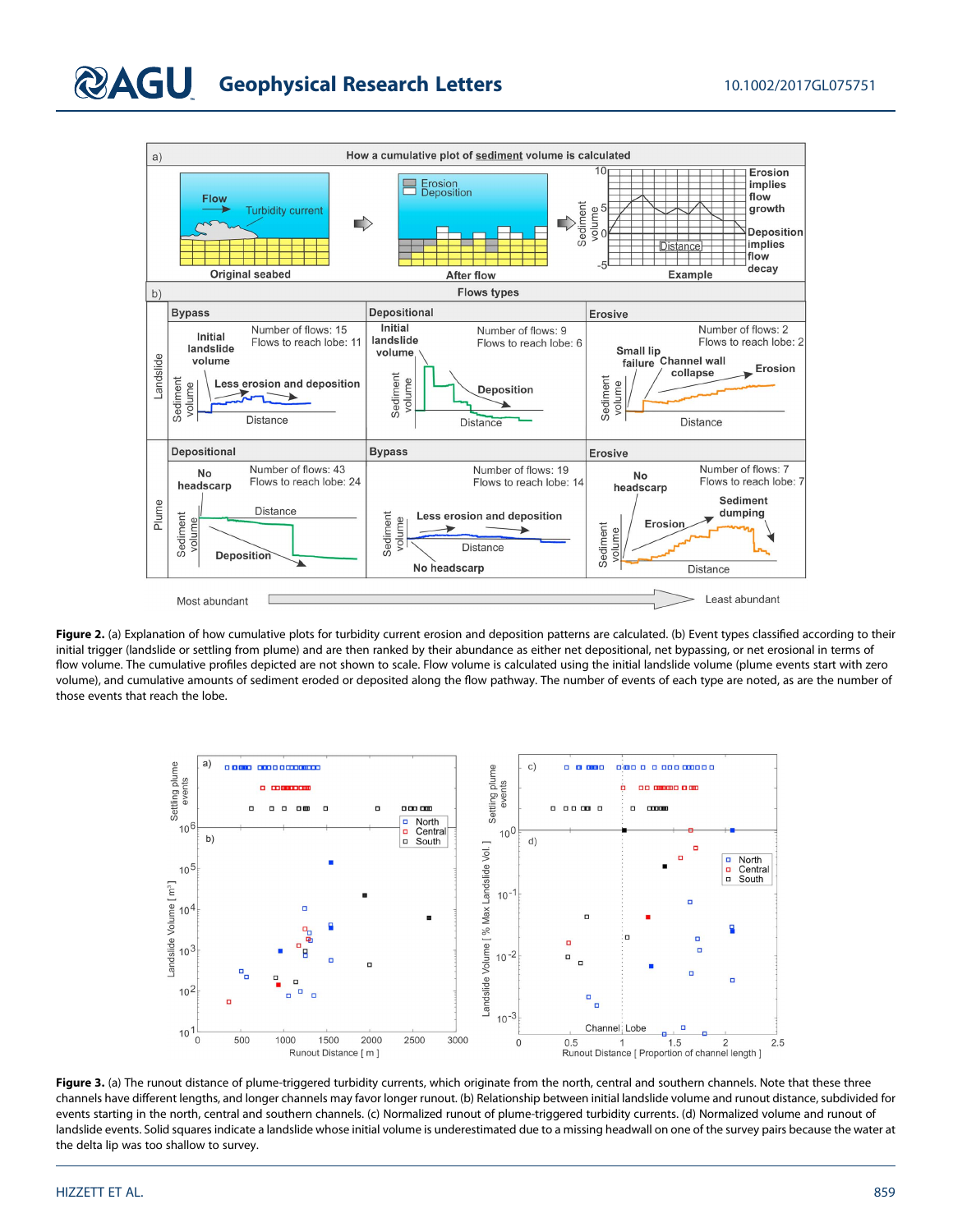# **QAGU** Geophysical Research Letters 10.1002/2017GL075751



Figure 4. A summary of flow behaviors at Squamish Delta. (a) The bar charts represent the abundance of flows from plume events (top), small landslides (<10,000 m<sup>3</sup>) (middle), and large landslides (>10,000 m<sup>3</sup>) (bottom), percentage of these flows that reach the lobe, and the relative contribution of those flows to deposition on the lobe. (b) Cartoons summarizing the typical flow evolution of turbidity currents triggered by sediment settling from surface plumes, and by small or large landslides.

> they typically, although not always, result from the largest volume landslides. The cumulative profiles of net-depositional landslide events show exponential decay of cumulative volume, and negligible volumes of erosion in comparison. Net erosive landslides are relatively rare; they are highly erosive events that begin with a small headscarp and tend to occur in conjunction with additional failures along the channel (supporting information Figure S5).

> The most common settling plume events are net depositional, the second-most common settling plume events exhibit bypassing behavior, and the least common settling plume events are erosive, accounting for only ~10% of plume events. The erosive plume events have long runout distances and always reach the channel lobe where they deposit the majority of their sediment. Erosive settling plume events begin to lose erosive power while still within the channel, but do not begin to deposit large amounts of sediment until they reach the lobe. Erosive settling plume events tend to coincide with peaks in river discharge (supporting information Figure S6).

### 4.3. Trigger Mechanism and Runout Distance

The longest runout flows are not caused by a single particular trigger (Figures 2 and 3), although long runout events are usually associated with peaks in river discharge (supporting information Figure S6). Landslide events show no clear relationship between landslide volume and runout; some of the largest landslides have short runout distances and create channel-plugging deposits (supporting information Figure S5). Runout distances are affected by channel length, which varies for the northern, southern and central channels (Figures 3c and 3d). Additionally, landslide volume could be affected by the delta lip configuration, which varies for the different channels.

In order to consider whether channel length or relative landslide volume has an influence on runout distance, in Figure 3 we show the data in both the absolute and normalized format. The runout length has here been normalized by the channel length, and the landslide volume has been normalized by the maximum observed landslide volume in that channel. The shorter northern and central channels display greater normalized runout distances than the longer southern channel. The scatter in relationship between landslide volume and runout is enhanced by normalizing the initial volume and runout. This highlights that shorter channels experience a greater number of events reaching the channel lobe, relative to longer channels.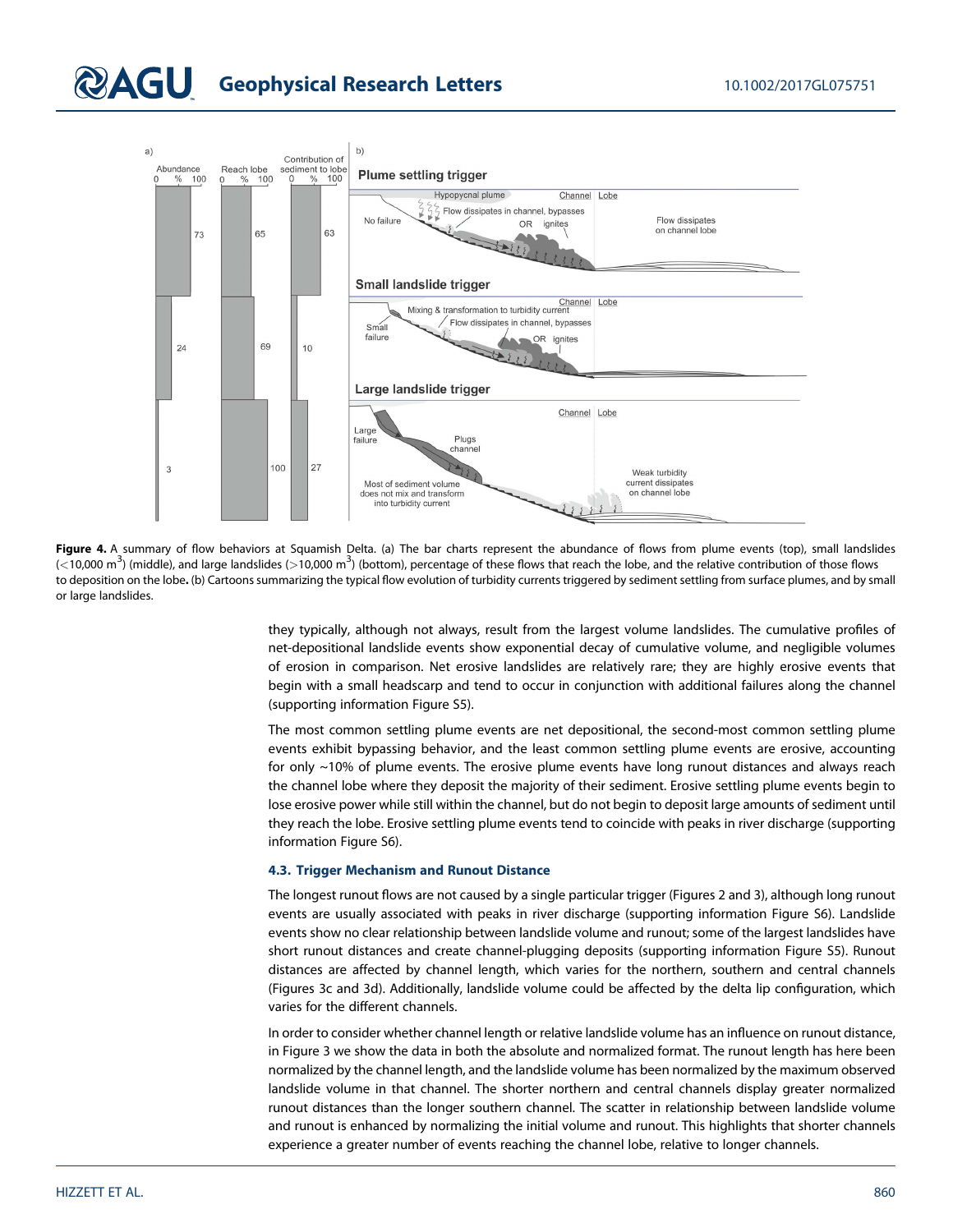Settling plume events are the most common turbidity current trigger. Settling plume events are the least effective at reaching the lobe, but because of their relative abundance, they contribute the most sediment to the lobe. This highlights the importance of plume events in progradation of the channellobe system.

### 5. Discussion

### 5.1. Which Trigger Mechanism Forms the Most Frequent Turbidity Currents and Transports the Most Sediment?

We find that plume events are surprisingly the most frequent turbidity current trigger on the Squamish Delta. Previous work suggests that landslides (Obelcz et al., 2017; Prior et al., 1981) and hyperpycnal flows (Dietrich et al., 2016; Mulder et al., 2003) are the most important turbidity current trigger on deltas (Piper & Normark, 2009), while here we found that plume events and landslides transport similar net volumes of total sediment during the survey period, depositing 385,000  $m^3$  and 330,000  $m^3$  of sediment, respectively. It might be expected that settling plume events would transport less sediment owing to their dilute origins (Parsons et al., 2001), but this is not the case.

### 5.2. Which Trigger Mechanism Reworks Sediment the Most and Has the Greatest Effect on Delta Sculpting?

A lower percentage of plume-triggered events reach the lobe relative to landslide-triggered events. However, plume events are more frequent, produce more erosive flows, and contribute more sediment to the lobe than landslide events. Plume-triggered events therefore rework the most sediment within the time frame of the survey period. This highlights the importance of plume events in lobe-building and channel extension, while landslides largely appear to contribute sediment to the delta front. This is in contrast to the literature that suggests that landslides (Obelcz et al., 2017; Prior et al., 1981) and hyperpycnal flows (Dietrich et al., 2016; Mulder et al., 2003) are the most common sediment transport mechanisms on river deltas.

The apparent mobility of plume-triggered events, relative to landslides, may be a result of the initial high density of a landslide-triggered event, compared to the more dilute plume-triggered events. The ability of any turbidity current to erode sediment, and self-accelerate, depends on the near-bed sediment concentration (Eggenhuisen et al., 2017; Parker et al., 1986). Turbulence is dampened if the sediment concentration is too high. Landslides have been shown to struggle to disintegrate and become turbulent (Felix & Peakall, 2006), and these events may deposit most of their sediment or bypass (Sequeiros et al., 2009). As a result, dense landslide-triggered flows may not be able to erode sediment and therefore the volume of sediment in suspension will decay with distance. Overall landslide-triggered turbidity currents rework the bed less, across the survey period, than plume-triggered turbidity currents because they occur less frequently.

### 5.3. The Relationship Between Trigger and Turbidity Current Runout

We find that the turbidity current trigger does not dictate runout distance. Terrestrial landslides show a strong relationship between increased volume and longer runout (Dade & Huppert, 1998). At the Squamish Delta, events that comprise an initial landslide and associated turbidity current exhibit a poor relationship between volume and runout (Figure 3). This may be partly because runout distance relates to the ability of the landslide to disintegrate and mix with ambient fluid to form a turbidity current (Felix & Peakall, 2006). The core of larger landslides may be shielded from mixing with ambient water thus inhibiting disaggregation. Smaller landslides may be able to disintegrate more effectively and produce a turbidity current that can then travel further. However, plume-derived turbidity currents at Squamish Delta commonly exhibit long runouts, although this is partly because they are common in the longer southern channel (Figure 2; Figure 3). Long runout plume events also tend to be erosive events. Plume events originate from the dilute river plume (Hughes Clarke et al., 2012), and this low initial concentration may enable them to maintain turbulence that suspends sediment enabling long runout (Sequeiros et al., 2009).

### 5.4. Wider Implications

It was previously considered that extreme events such as earthquakes (Goldfinger, 2011), river floods (Mulder et al., 2003), and delta collapses (Girardclos et al., 2007) triggered the large-scale turbidity currents required to build channel lobes. However, in this study we find that plume events cause the most seafloor change,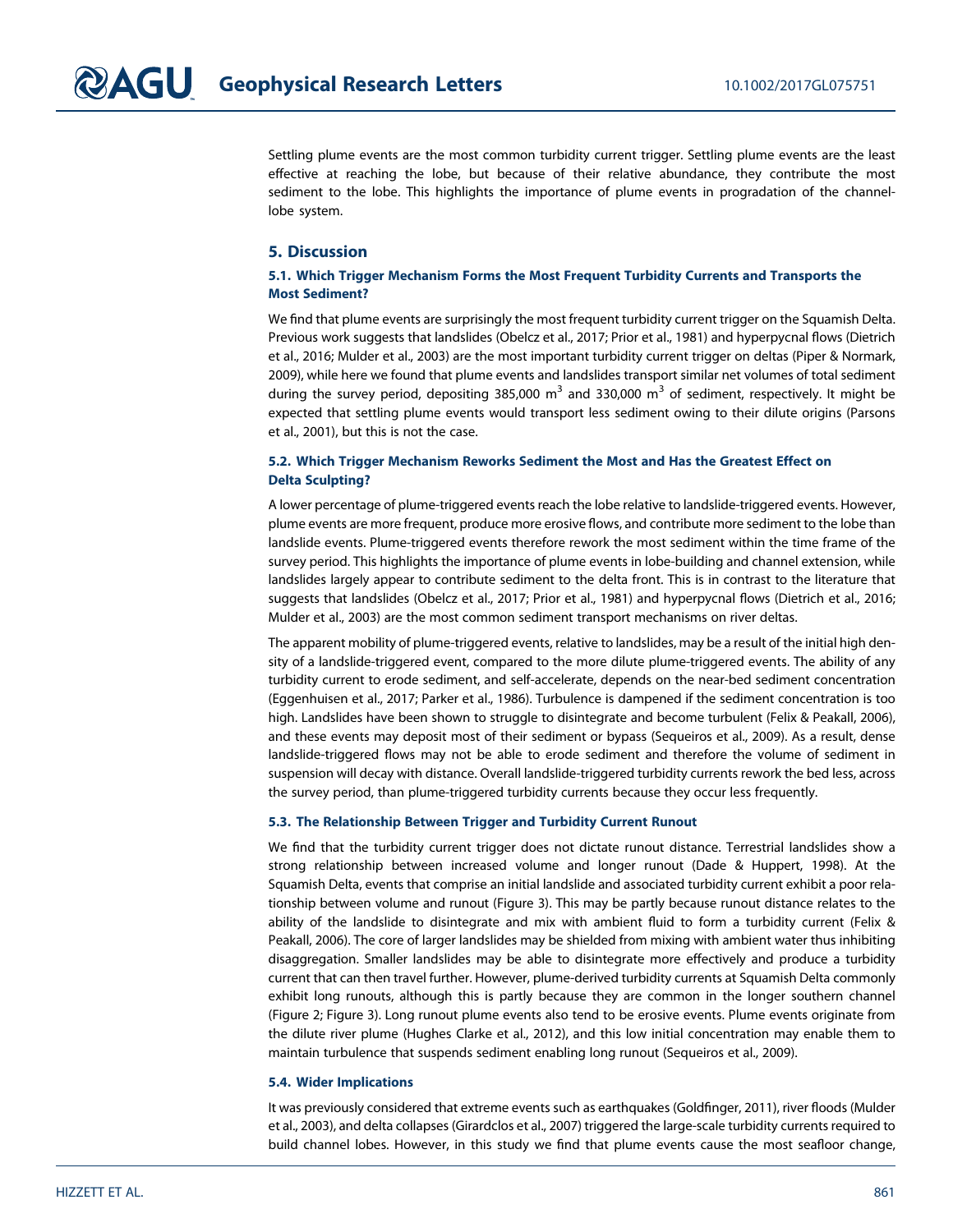contribute the most sediment to the channel lobe, and are most hazardous for seafloor infrastructure, at least over short (3–4 month) time scales. Mechanisms similar to the plume settling process described here have been observed in other locations, including offshore from the Sepik River (Kineke et al., 2000), and Fraser River (Lintern et al., 2016). Sediment concentrations and fluxes at the Squamish Delta, and Sepik or Fraser Rivers, are not unusual (supporting information Figure S1). While the frequency and importance of plume-triggered turbidity currents remains to be tested in a wider range of settings, the implications of this work are important. Flows that reach the depositional lobes do not need to be triggered by landslides, earthquakes, or hyperpycnal floods. We show for the first time that settling from surface river plumes can sometimes dominate the triggering of submarine flows, and offshore sediment fluxes.

### Acknowledgments

The data used to produce the plots in this paper are available online at [https://data.nodc.noaa.gov/cgi-bin/iso?](https://data.nodc.noaa.gov/cgi-bin/iso?id=gov.noaa.nodc:0169399) [id=gov.noaa.nodc:0169399](https://data.nodc.noaa.gov/cgi-bin/iso?id=gov.noaa.nodc:0169399). Jamie L. Hizzett is funded jointly by National Environmental and Research Council (NERC) Centre for Doctoral Training (CDT) in Oil and Gas and the University of Southampton. During the period of data acquisition, John Hughes Clarke was supported by the Natural Sciences and Engineering Research Council (Canada) and the sponsors of the Chair in Ocean Mapping at the University of New Brunswick. Esther J. Sumner was supported by the Natural Environment Research Council projects NE/M017540/1. Matthieu J.B. Cartigny was supported by the Natural Environment Research Council projects NE/P009190/1, NE/M017540/1, and NE/M007138/1. Peter J. Talling was supported by the Natural Environment Research Council projects NE/N012798/1, NE/P009190/1, NE/M017540/1, and NE/M007138/1. Michael A. Clare was supported by the Natural Environment Research Council projects NE/N012798/1 and NE/P009190/1. We thank the crew of the CSL Heron who collected the data used in this report.

### **References**

- Ayranci, K., Lintern, G. D., Hill, P. R., & Dashtgard, S. E. (2012). Tide-supported gravity flows on the upper delta front, Fraser River delta, Canada. Marine Geology, 326, 166–170. [https://doi.org/10.1016/j.margeo.2012.09.007](https://data.nodc.noaa.gov/cgi-bin/iso?id=gov.noaa.nodc:0169399)
- Carter, L., Gavey, R., Talling, P. J., & Liu, J. T. (2014). Insights into submarine geohazards from breaks in subsea telecommunication cables. Oceanography, 27(2), 58–67.<https://doi.org/10.5670/oceanog.2014.40>
- Clare, M. A., Hughes Clarke, J. E., Talling, P. J., Cartigny, M. J. B., & Pratomo, D. G. (2016). Preconditioning and triggering of offshore slope failures and turbidity currents revealed by most detailed monitoring yet at a fjord-head delta. Earth and Planetary Science Letters, 450, 208–220.<https://doi.org/10.1016/j.epsl.2016.06.021>
- Dade, W. B., & Huppert, H. E. (1998). Long-runout rockfalls. Geology, 26(9), 803–806. [https://doi.org/10.1130/0091-7613\(1998\)026%3C0803:](https://doi.org/10.1130/0091-7613(1998)026%3C0803:LRR%3E2.3.CO;2) [LRR%3E2.3.CO;2](https://doi.org/10.1130/0091-7613(1998)026%3C0803:LRR%3E2.3.CO;2)
- Dietrich, P., Ghienne, J.-F., Normandeau, A., & Lajeunesse, P. (2016). Upslope-migrating bedforms in a proglacial sandur delta: Cyclic steps from river-derived underflows? Journal of Sedimentary Research, 86(2), 113–123.<https://doi.org/10.2110/jsr.2016.4>
- Eggenhuisen, J. T., Cartigny, M. J. B., & De Leeuw, J. (2017). Physical theory for near-bed turbulent particle suspension capacity. Earth Surface Dynamics, 5(2), 269–281.<https://doi.org/10.5194/esurf-5-269-2017>
	- Ehrenbrink, B. P. (2009). Land2Sea database of river drainage basin sizes, annual water discharges, and suspended sediment fluxes. Geochemistry, Geophysics, Geosystems, 10, 1–10.<https://doi.org/10.1029/2008GC002356>
- Felix, M., & Peakall, J. (2006). Transformation of debris flows into turbidity currents: Mechanisms inferred from laboratory experiments. Sedimentology, 53(1), 107–123.<https://doi.org/10.1111/j.1365-3091.2005.00757.x>
- Girardclos, S., Schmidt, O., Sturm, M., Ariztegui, D., Pugin, A., & Anselmetti, F. (2007). The 1996 AD delta collapse and large turbiditie in Lake Brienz. Marine Geology, 241(1-4), 137–154.<https://doi.org/10.1016/j.margeo.2007.03.011>
- Goldfinger, C. (2011). Submarine paleoseismology based on turbidite records. Annual Review of Marine Science, 3(1), 35–66. [https://doi.org/](https://doi.org/10.1146/annurev-marine-120709-142852) [10.1146/annurev-marine-120709-142852](https://doi.org/10.1146/annurev-marine-120709-142852)
- Hickin, E. (1989). Contemporary Squamish River sediment flux to Howe Sound, British Columbia. Canadian Journal of Earth Sciences, 26(10), 1953–1963.<https://doi.org/10.1139/e89-165>
- Hughes Clarke, J. E. (2016). First wide-angle view of channelized turbidity currents links migrating cyclic steps to flow characteristics. Nature Communications, 7, 11896.<https://doi.org/10.1038/ncomms11896>
- Hughes Clarke, J. E., Brucker, S., Muggah, J., Hamilton, T., Cartwright, D., Church, I., & Kuus, P. (2012). Temporal progression and spatial extent of mass wasting events on the Squamish prodelta slope. In Landslides and engineered slopes: Protecting society through improved understanding (Vol. 122, (pp. 1091–1096). London: Taylor and Francis Group.
- Hughes Clarke, J. E., Marques, C. R. V., & Pratomo, D. (2014). Imaging active mass-wasting and sediment flows on a fjord delta (pp. 249–260). Squamish, British Columbia: Springer Internaitonal Publishing. [https://doi.org/10.1007/978-3-319-00972-8\\_22](https://doi.org/10.1007/978-3-319-00972-8_22)
- Kineke, G. C., Woolfe, K. J., Kuehl, S. A., Milliman, J. D., Dellapenna, T. M., & Purdon, R. G. (2000). Sediment export from the Sepik River, Papua New Guinea: Evidence for a divergent sediment plume. Continental Shelf Research, 20(16), 2239–2266. [https://doi.org/10.1016/S0278-](https://doi.org/10.1016/S0278-4343(00)00069-8) [4343\(00\)00069-8](https://doi.org/10.1016/S0278-4343(00)00069-8)
- Kostaschuk, R. A., Stephan, B. A., & Luternauer, J. L. (1993). Suspended sediment concentration in a buoyant plume: Fraser River, Canada. Geo-Marine Letters, 13(3), 165–171.<https://doi.org/10.1007/BF01593190>
- Lintern, D. G., Hill, P. R., & Stacey, C. (2016). Powerful unconfined turbidity current captured by cabled observatory on the Fraser River delta slope, British Columbia, Canada. Sedimentology, 63(5), 1041–1064.<https://doi.org/10.1111/sed.12262>
- Mastbergen, D. R., & Van Den Berg, J. H. (2003). Breaching in fine sands and the generation of sustained turbidity currents in submarine canyons. Sedimentology, 50(4), 625–637.<https://doi.org/10.1046/j.1365-3091.2003.00554.xx>
- Milliman, J., & Farnsworth, K. (2013). River discharge to the coastal ocean: A global synthesis. Oceanography, Cambridge University Press, 24(4), 143–144.<https://doi.org/10.5670/oceanog.2011.108>
- Mulder, T., & Syvitski, J. P. M. (1995). Turbidity currents generated at river mouths during exceptional discharges to the world oceans. The Journal of Geology, 103(3), 285–299.<https://doi.org/10.1086/629747>
- Mulder, T., Syvitski, J. P. M., Migeon, S., Faugères, J.-C., & Savoye, B. (2003). Marine hyperpycnal flows: Initiation, behavior and related deposits. A review. Marine and Petroleum Geology, 20(6-8), 861–882.<https://doi.org/10.1016/j.marpetgeo.2003.01.003>
- Normandeau, A., Lajeunesse, P., St-Onge, G., Bourgault, D., Drouin, S. S. O., Senneville, S., & Bélanger, S. (2014). Morphodynamics in sedimentstarved inner-shelf submarine canyons (Lower St. Lawrence Estuary, Eastern Canada). Marine Geology, 357, 243–255. [https://doi.org/](https://doi.org/10.1016/j.margeo.2014.08.012) [10.1016/j.margeo.2014.08.012](https://doi.org/10.1016/j.margeo.2014.08.012)
- Obelcz, J., Xu, K., Georgiou, I. Y., Maloney, J., Bentley, S. J., & Miner, M. D. (2017). Sub-decadal submarine landslides are important drivers of deltaic sediment flux: Insights from the Mississippi River Delta front. Geology, 45(7), 703–706.<https://doi.org/10.1130/G38688.1>
- Pantin, H. M. (1979). Interaction between velocity and effective density in turbidity flow: Phase-plane analysis with criteria for autosuspension. Marine Geology, 31(1-2), 59–99. [https://doi.org/10.1016/0025-3227\(79\)90057-4](https://doi.org/10.1016/0025-3227(79)90057-4)
- Parker, G., Fukushima, Y., & Pantin, H. M. (1986). Self-accelerating turbidity currents. Journal of Fluid Mechanics, 171(1), 145-181. [https://doi.](https://doi.org/10.1017/S0022112086001404) [org/10.1017/S0022112086001404](https://doi.org/10.1017/S0022112086001404)
- Parsons, J. D., Bush, J. W. M., & Syvitski, J. P. M. (2001). Hyperpycnal plume formation from riverine outflows with small sediment concentrations. Sedimentology, 48(2), 465–478.<https://doi.org/10.1046/j.1365-3091.2001.00384.x>